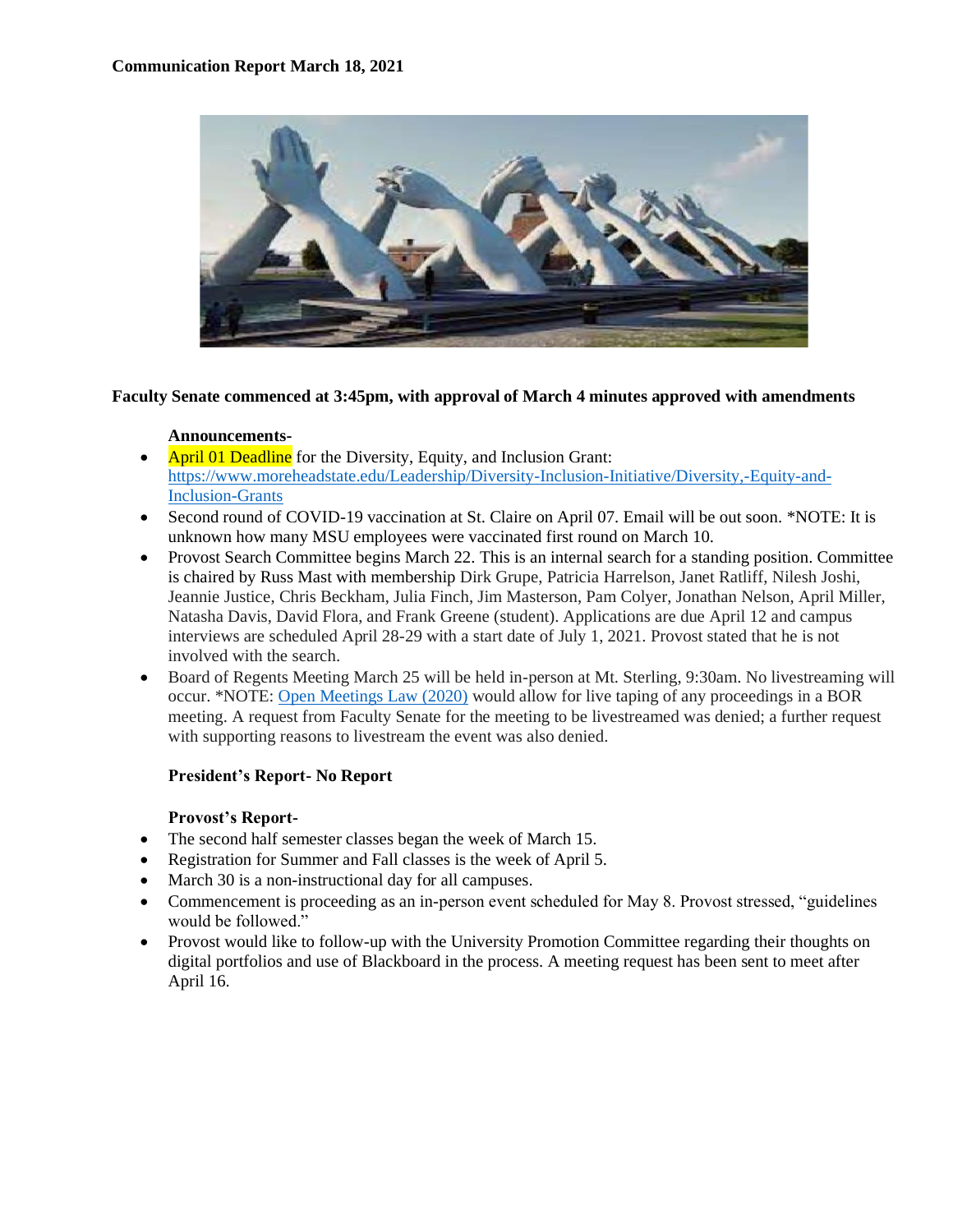

• Reported that the Dean's Council was "heavily engaged" in Phase 2 analysis for address of compression and inversion salary issues. Provost stated that Chairs and Associate Deans provided evaluation recommendations to their Deans. When asked about criteria for any salary increases, the Provost stated that 1) "obvious compression issues from raw data" and 2) issues "within rank in discipline, experience" will be reviewed. The Deans will make a decision the week of March 22. \*NOTE: Faculty Senate requested in two different meetings that at least one faculty representative be involved with Deans Council in making any review or decisions regarding faculty salary. The request was denied each time.

## **Questions:**

**\***Regent Adams asked if Academic Affairs was able to discuss with the Budgets the apportioning of money toward compression for Academic Affairs? Provost responded that he had in fact been discussing that issues with Mary Fister-Tucker and Teresa Lindgren just before the FS meeting. He stated that Dr. Morgan had "referenced the possibility that the \$100,000 [across campus to address compression/inversion] being the base and more money being put into that initiative to address compression." He felt it would be inappropriate to attach a number for additional funds but was somewhat confident that more money would be placed toward this initiative which would be exclusively toward faculty. \*NOTE: It was confirmed at the March 25 BOR meeting that an additional \$100,000, for a total of \$200,000, will be available to address compression/inversion.

\*President Grupe asked if summer camps were being planned. Provost responded that, yes, he had heard of some being planned but did not state which camps.

\*Grupe also asked a constituent question, "Could MSU require that in-person students be vaccinated?" Provost deferred to Dr. Morgan saying that lots of discussion had been given to what Fall semester would look like. Provost thinks great consideration has been given to faculty requests. \*NOTE: It is unclear to what 'requests' Provost refers as much of the conversation after July 1, 2020 regarding COVID policy and protocol has been conducted outside shared governance constituency.

### **Regent Report:**

- **Next Board meeting***:* March 25, 2021, Mt. Sterling Campus
- BOR agenda book will be sent to President Grupe to be posted to FS BB

### **Administrative Feedback on Faculty Senate Actions:**

• Still further discussions on FYS committee: President Grupe met with Provost to discuss further revisions on FYS committee. Senator White motioned to remove lines 84-97; Senator Schack seconded. Motion carried.

### **Committee Reports:**

**Academic Issues-** Faculty Committee Preference Survey is scheduled for MSU mail delivery the week of March 22. \*NOTE: Survey arrived to MSU mail on March 25. Please check spam, clutter, and junk folders if the email is not in your queue.

**Evaluation-** Discussion, led by President Grupe, on fast-track tenure possibilities.

## **Faculty Welfare and Concerns- No report**

## **Governance- No report**

## **General Education Council Report**